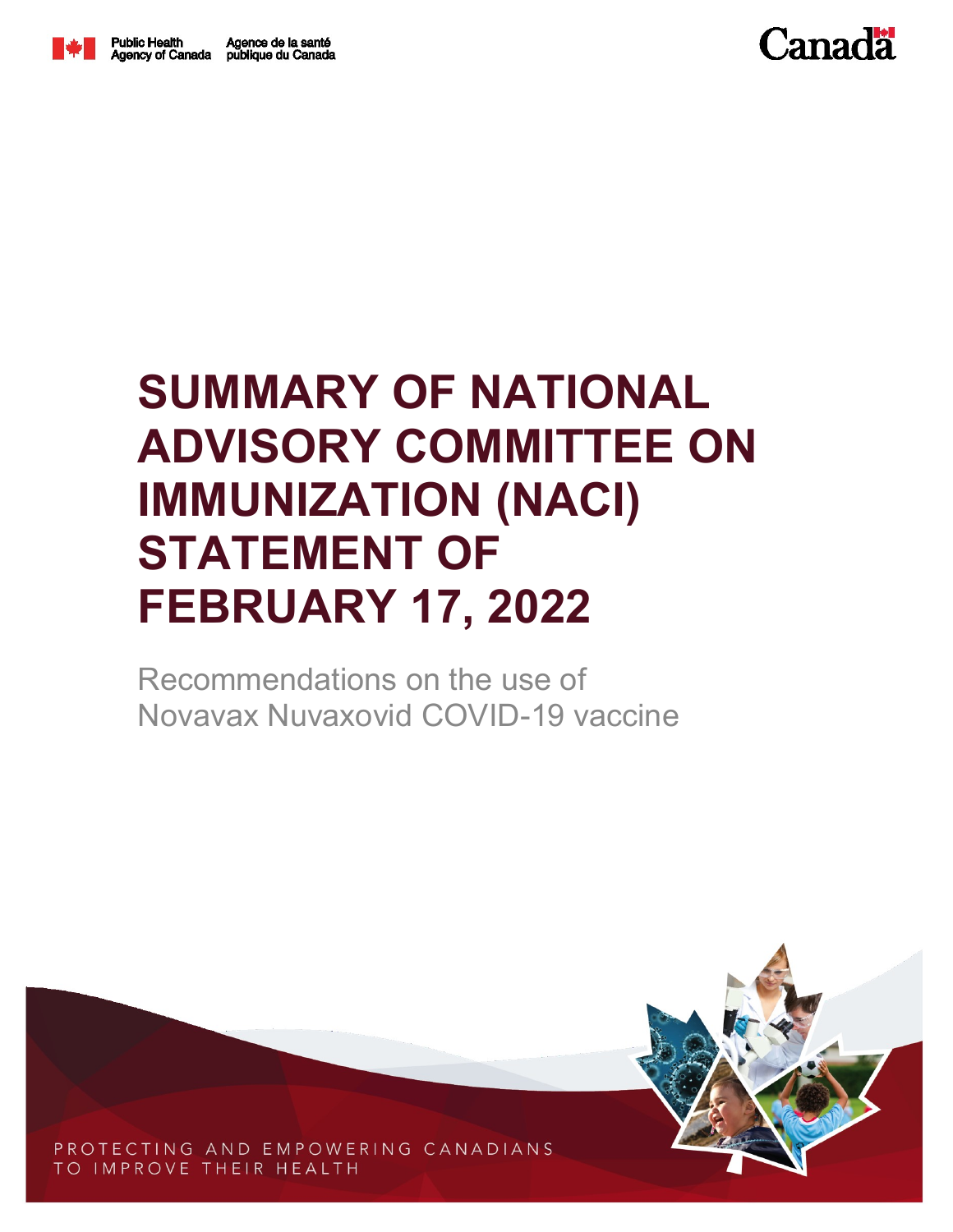## OVERVIEW

- On February 17, 2022, Health Canada authorized the Novavax Nuvaxovid COVID-19 vaccine for use as a primary series in people 18 years of age and over. This is the first recombinant protein subunit COVID-19 vaccine authorized for use in Canada.
- On February 17, 2022, the Public Health Agency of Canada (PHAC) released recommendations from the National Advisory Committee on Immunization (NACI) on the use of the Novavax Nuvaxovid COVID-19 vaccine. These recommendations are based on current scientific evidence and NACI's expert opinion.
- Clinical trials show the Novavax Nuvaxovid COVID-19 vaccine is efficacious and has a good safety profile. This vaccine is a new option for people who have been unable or unwilling to receive an mRNA COVID-19 vaccine. NACI will continue to monitor the evidence on this vaccine as it is used in the real world.
- **For a primary series:**
	- o **NACI continues to preferentially recommend that a complete primary series of an mRNA COVID-19 vaccine (Pfizer-BioNTech Comirnaty, Moderna Spikevax)** *should be offered* **to individuals in the authorized age group without contraindications to the vaccine.**
	- o **NACI recommends that the recombinant protein subunit COVID-19 vaccine Novavax Nuvaxovid** *may be offered* **to individuals in the authorized age group without contraindications to the vaccine who are not able or willing to receive an mRNA COVID-19 vaccine.**
	- o **NACI recommends that a complete primary series of a viral vector COVID-19 vaccine (AstraZeneca Vaxzevria, Janssen)** *may be offered* **to individuals in the authorized age group without contraindications to the vaccine only when all other authorized COVID-19 vaccines are contraindicated.**
- Additional guidance on options and considerations of preferred vaccine types for certain populations, as well as guidance on the use of the Novavax Nuvaxovid COVID-19 vaccine as a booster dose are outlined in the full statement.

For the full statement, please see NACI Statement: Recommendations on the use of the [Novavax Nuvaxovid COVID-19 vaccine.](https://www.canada.ca/en/public-health/services/immunization/national-advisory-committee-on-immunization-naci.html)

For more information on NACI's recommendations on the use of COVID-19 vaccines, please refer to th[e COVID-19 vaccine chapter](https://www.canada.ca/en/public-health/services/publications/healthy-living/canadian-immunization-guide-part-4-active-vaccines/page-26-covid-19-vaccine.html) in the [Canadian Immunization Guide](https://www.canada.ca/en/public-health/services/canadian-immunization-guide.html) (CIG), as well as additional statements on the [NACI website.](https://www.canada.ca/en/public-health/services/immunization/national-advisory-committee-on-immunization-naci.html)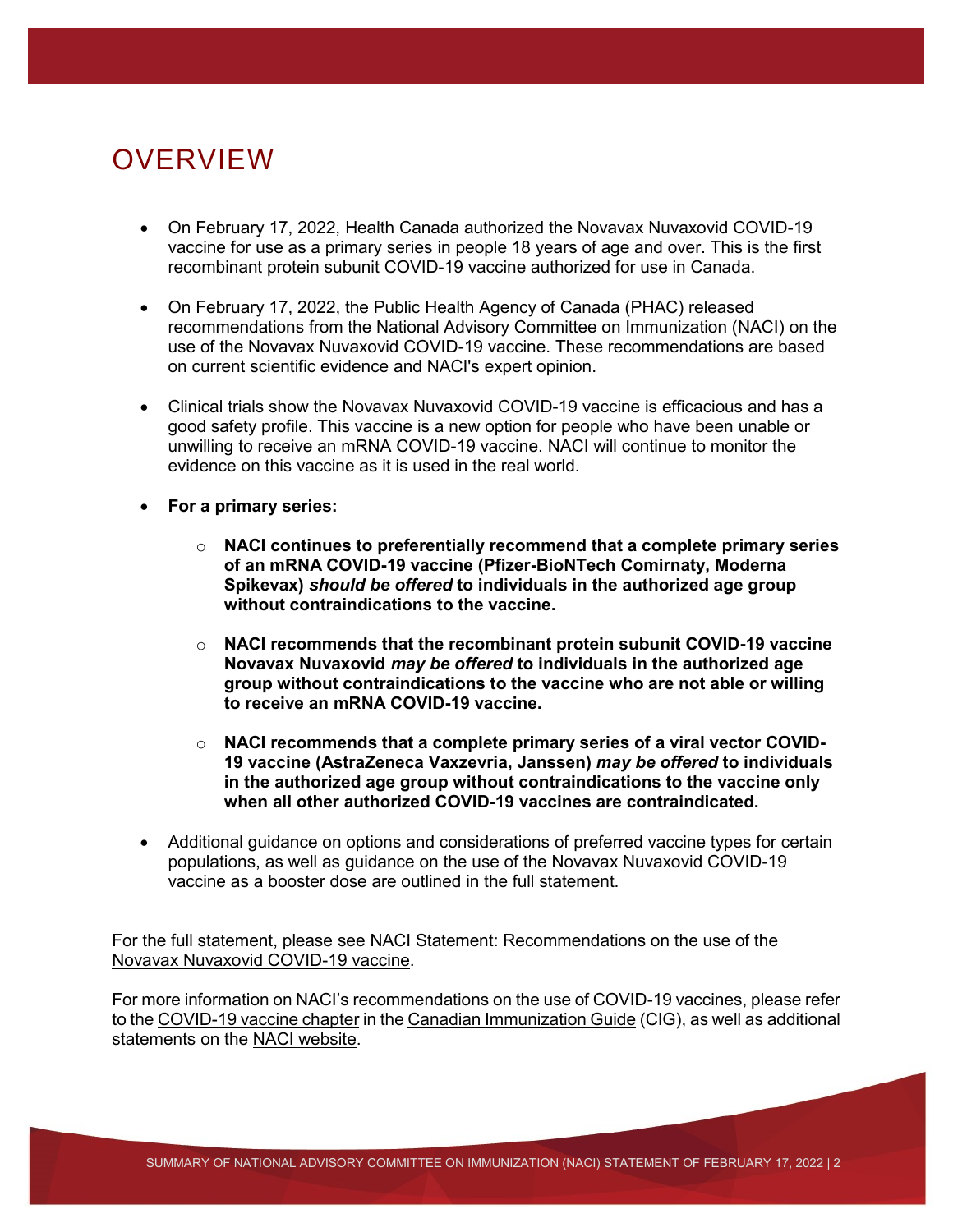## WHAT YOU NEED TO KNOW

- Health Canada authorized the Novavax Nuvaxovid COVID-19 vaccine for use as a primary series in people 18 years of age and over on February 17, 2022. The Novavax Nuvaxovid vaccine is the first recombinant protein subunit COVID-19 vaccine authorized for use in Canada.
- When developing these recommendations, NACI reviewed clinical trial data on the safety, efficacy, and immune response of the Novavax Nuvaxovid vaccine, as well as ethical considerations on the use of this vaccine in the current context of the pandemic.
- Clinical trial data available to date show that the Novavax Nuvaxovid vaccine is highly efficacious in preventing confirmed symptomatic COVID-19 disease in the short term. However, the duration of protection is not yet known and there is currently no data on the efficacy or effectiveness of the vaccine against the Delta or Omicron variants, as clinical trials were conducted before the emergence of those variants. NACI will review emerging data on the effectiveness of the vaccine as it becomes available.
- Side effects, for example, fatigue, headache and muscle pain, were typically mild and resolved within one or two days. They occurred more frequently after the second dose and were more common in adults 18 to 64 years of age compared to older adults.
- A few cases of myocarditis and/or pericarditis have been reported following the administration of the vaccine, but there is not yet enough information to determine if cases of myocarditis and/or pericarditis are related to the vaccine. NACI, PHAC and Health Canada will continue to monitor the emerging evidence on the safety of the vaccine.
- NACI continues to preferentially recommend the use of mRNA COVID-19 vaccines for most people due to the excellent protection they provide against severe illness and hospitalization, and their well-known safety profiles. A large amount of evidence on the safety and effectiveness of mRNA COVID-19 vaccines has accumulated throughout the pandemic as hundreds of millions of people have received mRNA COVID-19 vaccines around the world.
- The Novavax Nuvaxovid vaccine is a new COVID-19 vaccine option for people who have been unable, due to contraindications, or not willing to receive an mRNA COVID-19 vaccine.
- A primary series of the Novavax Nuvaxovid COVID-19 vaccine is currently considered to be two doses.
- People may receive two doses of the Novavax Nuvaxovid vaccine or a mixed primary series (one dose of the Novavax Nuvaxovid vaccine and one dose of another COVID-19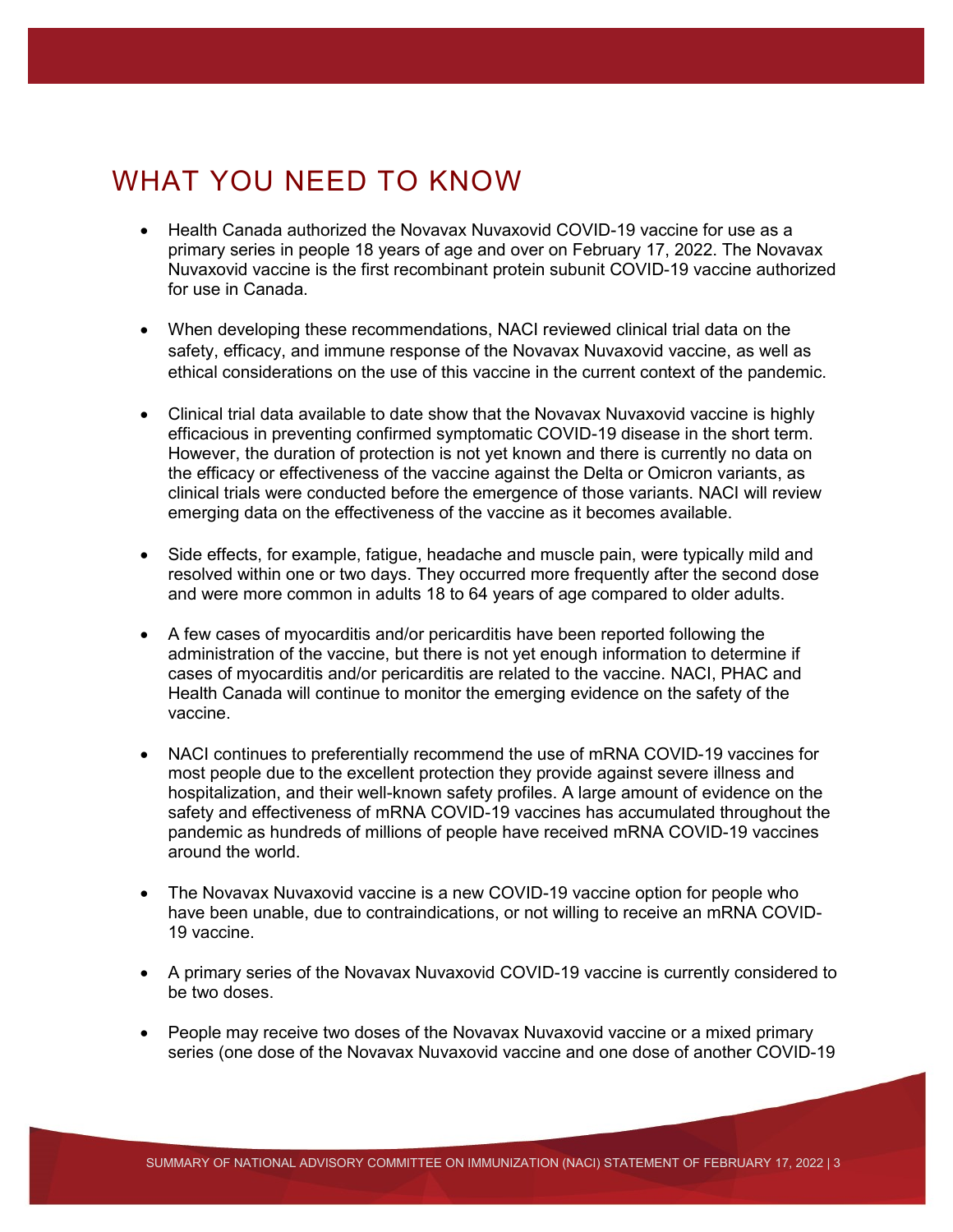vaccine). If receiving a mixed primary series with the Novavax Nuvaxovid vaccine, informed consent should include a discussion of the benefits and potential risks given the currently limited data on mixed schedules with the Novavax Nuvaxovid vaccine.

- The Novavax Nuvaxovid COVID-19 vaccine may be offered as a booster dose to people who are not able to receive an mRNA vaccine, regardless of which COVID-19 vaccines were received in the primary series. This recommendation is off-label, as the Novavax Nuvaxovid COVID-19 vaccine is not currently authorized for use as a booster dose in Canada. Informed consent should include a discussion about what is known and unknown about the benefits and potential risks of the use of the Novavax Nuvaxovid vaccine as a booster dose, including the off-label status of this recommendation.
- Additional guidance on options and considerations of preferred vaccine types for certain populations, as well as guidance on the use of the Novavax Nuvaxovid COVID-19 vaccine as a booster dose are outlined in the full statement.
- NACI will continue to monitor the evidence on this vaccine as it emerges, including safety and effectiveness data from the real world use of the vaccine, and will update guidance as needed.

For the full statement, please see [NACI Statement: Recommendations on the use of the](https://www.canada.ca/en/public-health/services/immunization/national-advisory-committee-on-immunization-naci.html)  [Novavax Nuvaxovid COVID-19 vaccine.](https://www.canada.ca/en/public-health/services/immunization/national-advisory-committee-on-immunization-naci.html)

For more information on NACI's recommendations on the use of COVID-19 vaccines, please refer to the [COVID-19 vaccine chapter](https://www.canada.ca/en/public-health/services/publications/healthy-living/canadian-immunization-guide-part-4-active-vaccines/page-26-covid-19-vaccine.html) in the [Canadian Immunization Guide](https://www.canada.ca/en/public-health/services/canadian-immunization-guide.html) (CIG), as well as additional statements on the [NACI website.](https://www.canada.ca/en/public-health/services/immunization/national-advisory-committee-on-immunization-naci.html)